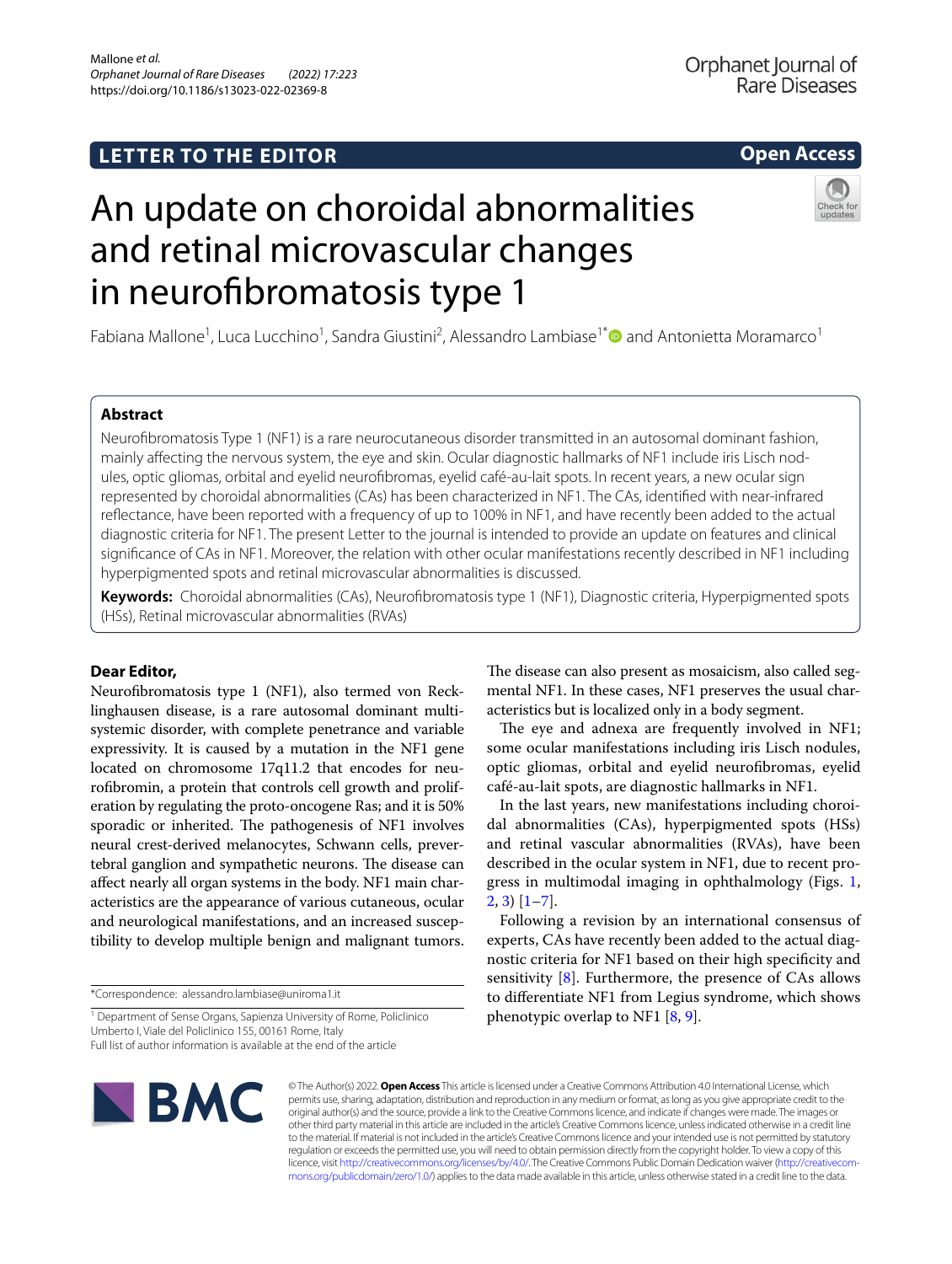



<span id="page-1-2"></span>**Fig. 3** NIR-OCT representative image of well-defned, small, tortuous RVAs arising from small tributaries of the retinal veins within the main vascular arcades in NF1. Circles outline the RVAs while arrows indicate the CAs

<span id="page-1-0"></span>

<span id="page-1-1"></span>In the revised diagnostic criteria for NF1, CAs are not included as a separate criterion, but rather introduced as an alternative to the presence of iris Lisch nodules since isolated ophthalmologic fndings, even if bilateral, are likely to refect mosaic NF1 rather than constitutional NF1 [[8](#page-3-2)]. Specifcally, the patient is assigned 1 diagnostic criteria point in the presence of both CAs and iris Lisch nodules but he is still assigned 1

diagnostic criteria point also in the presence of either CAs or iris Lisch nodules. This is to avoid that, in the presence of both CAs and iris Lisch nodules, the patient is assigned 2 diagnostic criteria points and a diagnosis of NF1 is made, when there exists a possibility for it to be segmental NF1 [\[8](#page-3-2)].

CAs are known as ovoid bodies consisting of proliferating Schwann cells, neural crest-derived melanocytes and ganglion cells around axons arranged in lamellar patterns [[10,](#page-3-4) [11\]](#page-3-5). Based on these features, CAs were attributed to hamartomatous lesions similar to the iris Lisch nodules, both showing the same embryological origin from the neural crest [\[12](#page-3-6)].

In previous studies, CAs were reported having higher prevalence (64–98%) in NF1 compared to iris Lisch nodules (41–86%), the latter considered to date the most frequent diagnostic ocular sign in NF1 [\[2](#page-3-7), [3](#page-3-8), [13](#page-3-9)[–16](#page-3-10)]. Notably, the frequency of manifestation of approximately 100% of CAs is similar or second only to café-aulait spots (98%), the most frequent diagnostic criterion in NF1 [\[2](#page-3-7), [13](#page-3-9), [14](#page-3-11), [17\]](#page-3-12). In addition, CAs showed earlier age of presentation in NF1 compared to iris Lisch nodules with reported percentages of 64–95% and 41–52%, respectively, in the pediatric population  $[2, 13-16]$  $[2, 13-16]$  $[2, 13-16]$  $[2, 13-16]$ . Furthermore, higher percentages (14–37%) of patients with NF1 were reported to have CAs but no iris Lisch nodules, while only a few patients (2.5–16%) had iris Lisch nodules in the absence of CAs [\[2](#page-3-7), [13](#page-3-9), [14,](#page-3-11) [16](#page-3-10)].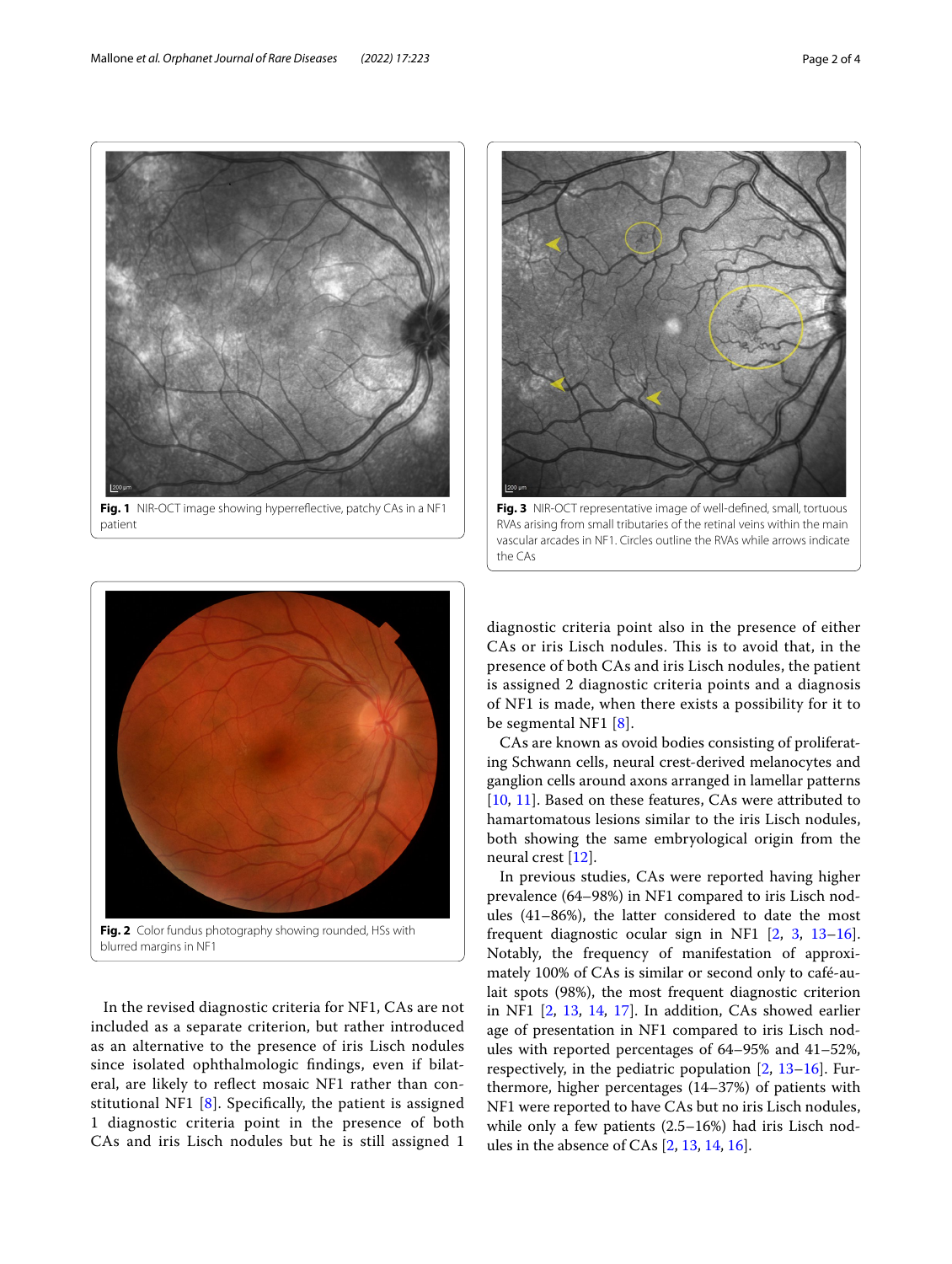These observations may suggest that CAs are of higher diagnostic importance than iris Lisch nodules and support the inclusion of both CAs and iris Lisch nodules as relevant signs in the revised diagnostic criteria for NF1.

In the CAs, the proliferation of choroidal cell types causes a patchy choroidal thickening, resulting in a strong absorption and a subsequent backscattering of near-infrared light through the high content of melanin.

Recently, the spectral domain optical coherence tomography (SD-OCT) in near-infrared refectance (NIR) modality, a non-invasive tool, has enabled superior visibility of CAs. Specifcally, CAs appear as bright, patchy nodules on SD-OCT in NIR mode.

CAs are fully asymptomatic and undetectable with conventional ophthalmoscopic examination or by means of autofuorescence and fuorescein angiography. Indocyanine green angiography, at a wavelength similar to that of NIR, proved to be helpful in recording hypofuorescent patches corresponding to CAs in NF1, but it is an invasive diagnostic tool.

The hyperreflectivity of the CAs on NIR-OCT is attributable to a hyperactivity of the melanosomes and/or to an increase in the number of melanocytes in the choroid [[18\]](#page-3-13).

In agreement, CAs were reported to have predominant distribution within the main vascular arcades, based on greater thickness of the choroid and higher proportion of melanocytes in this area [[19](#page-3-14)].

More recently, optical coherence tomography angiography (OCTA) studies demonstrated hyper-fow areas of deep choroid corresponding to the bright patches of CAs on NIR imaging [\[20](#page-3-15)].

Recent fndings from our group reported that CAs may have diferent level of extension in the deeper choroid and diferent degree of pigmentation, reaching the level of visibility at fundus examination only in a minority of cases [[3\]](#page-3-8). Specifcally, as assessed through diferent wavelengths on ultra-wide feld (UWF) scanning laser ophthalmoscopy and SD-OCT imaging, the most pigmented and inward extended CAs were visible as HSs at fundus examination, representing a new fnding in NF1 [[3\]](#page-3-8).

This explains the different frequency of presentation of CAs and HSs, showing percentages of nearly 97% versus 24%, respectively, from our previous studies [\[3](#page-3-8)]. HSs appear as rounded, hyperpigmented areas with blurred margins at color fundus photography, with predominant distribution to the posterior pole similar to CAs location [\[3](#page-3-8)].

CAs are widely regarded as purely morphological alterations, which do not cause sensory abnormalities [\[2](#page-3-7), [21](#page-3-16)]. However, their effect on surrounding retino-choroidal vasculature is yet to be established.

Interestingly, our group reported the association between HSs and NF1-related RVAs [[3\]](#page-3-8). Also, previous studies investigated the relationship between CAs and overlying retinal microvascular changes in patients with NF1 [[22\]](#page-3-17).

RVAs, well-defned, small, tortuous retinal vessels arising from small tributaries of the retinal veins, constitute an ocular feature of recent observation in NF1 [\[1](#page-3-0), [23](#page-3-18)]. Three different vascular patterns, ranging from a simple involvement to more complex manifestations, are known in literature: simple vascular tortuosity, corkscrew retinal vessels' confguration and fnally the moyamoya-like appearance [[1\]](#page-3-0).

In all cases, abnormal vessels occur in the superficial vascular plexus (SCP) from OCTA studies, with associated crowded and congested capillary network of the deep vascular plexus in the majority of cases [[23,](#page-3-18) [24](#page-3-19)]. Similar to CAs and HSs, RVAs are mainly reported at the posterior pole [\[1](#page-3-0)].

Recently, a topographical correspondence has been described between CAs and overlying corkscrew retinal vessels, with debate on diferent pathogenetic hypotheses [[22,](#page-3-17) [25\]](#page-3-20). It was speculated that the development of RVAs could possibly be related to disease-related disorders of vasomotor nerve cells or secretion of angiogenic factors by the CAs in NF1 patients [\[22,](#page-3-17) [25\]](#page-3-20). Results from OCTA studies limited to case series, reported abnormal retinal vessels overlying CAs with low flow areas and reduced vessel density at the level of choriocapillaris in NF1 [[20](#page-3-15), [26\]](#page-3-21).

In a case–control study, the group of Vagge et al. reported a significant increase in the vascular flow area of the SCP and associated reduced choroidal vascular fow area in patients with NF1. These findings were attributed to a pathological redistribution of the vascular flow caused by the presence of CAs [\[27](#page-3-22)].

The results from these studies support the hypothesis that CAs compression and related blood flow redistribution could possibly have a role in the development of RVAs, however, this needs to be clarifed in further work.

In conclusion, this Letter to the journal aims to provide insights on the features and clinical signifcance of CAs, a new diagnostic criterion for NF1, and emphasizes the importance for physicians of obtaining SD-OCT NIR imaging when evaluating patients with suspected NF1 in the clinic. Moreover, the strict relation between CAs and other ocular manifestations recently described in NF1 including HSs and RVAs was discussed. These new findings highlight the relevance of ocular involvement in NF1 disease, and this is expected to encourage further efforts in this feld of clinical research.